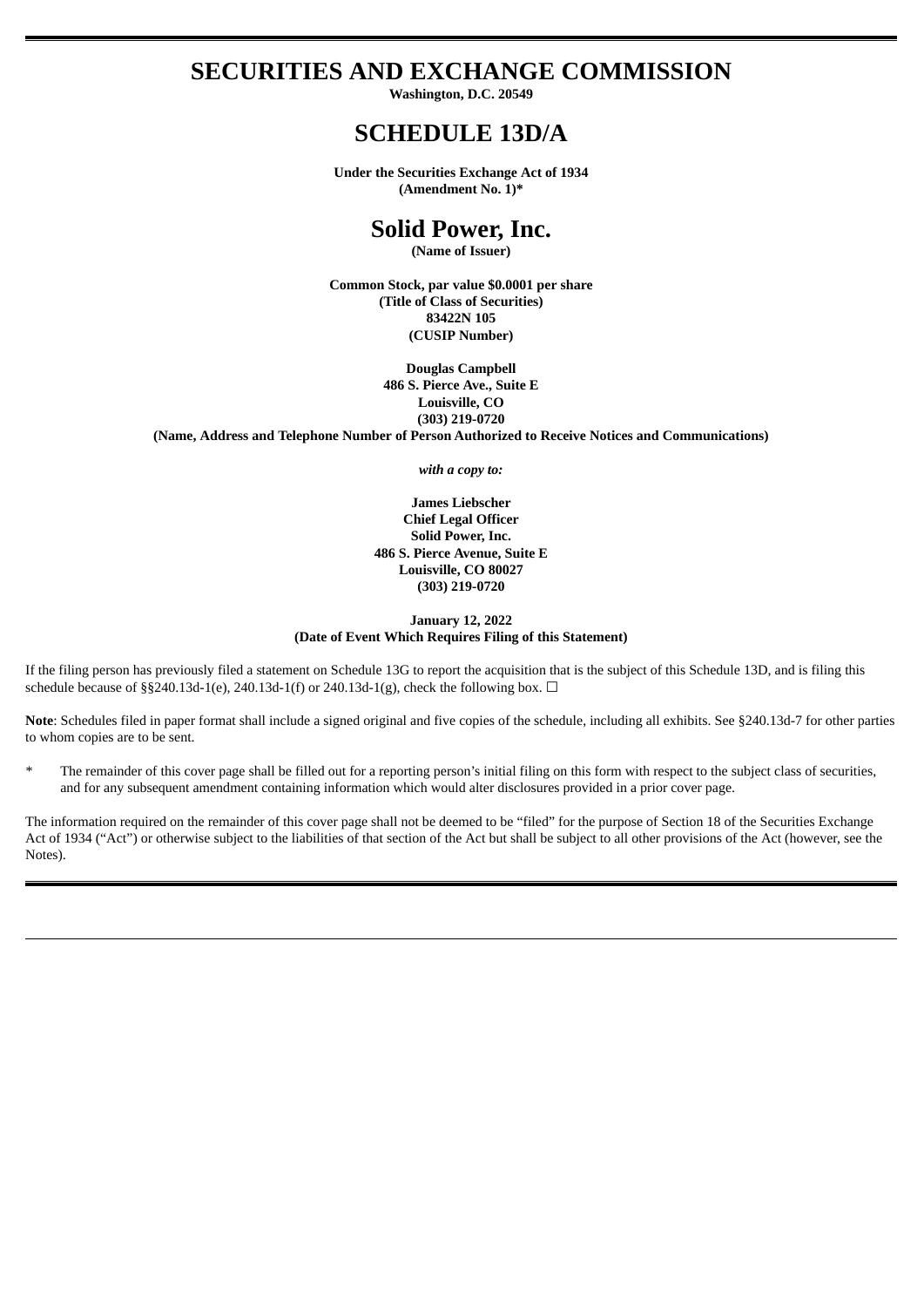### CUSIP No. 83422N 105

|                | <b>NAMES OF REPORTING PERSON</b>                                                                                                          |    |                                 |
|----------------|-------------------------------------------------------------------------------------------------------------------------------------------|----|---------------------------------|
|                | Douglas Campbell                                                                                                                          |    |                                 |
| $\overline{2}$ | CHECK THE APPROPRIATE BOX IF A MEMBER OF A GROUP                                                                                          |    |                                 |
|                | $(a) \Box (b) \Box$                                                                                                                       |    |                                 |
| 3              | <b>SEC USE ONLY</b>                                                                                                                       |    |                                 |
| 4              | <b>SOURCE OF FUNDS (See Instructions)</b>                                                                                                 |    |                                 |
|                | PF                                                                                                                                        |    |                                 |
| 5              | CHECK BOX IF DISCLOSURE OF LEGAL PROCEEDINGS IS REQUIRED PURSUANT TO ITEMS 2(d) or 2(e)                                                   |    |                                 |
|                | П                                                                                                                                         |    |                                 |
| 6              | CITIZENSHIP OR PLACE OF ORGANIZATION                                                                                                      |    |                                 |
|                | <b>USA</b>                                                                                                                                |    |                                 |
|                | <b>NUMBER OF</b>                                                                                                                          | 7  | <b>SOLE VOTING POWER</b>        |
|                | <b>SHARES</b>                                                                                                                             |    | 11,773,329                      |
|                | <b>BENEFICIALLY 8</b>                                                                                                                     |    | <b>SHARED VOTING POWER</b>      |
|                | <b>OWNED BY</b>                                                                                                                           |    |                                 |
|                | EACH                                                                                                                                      | 9  | <b>SOLE DISPOSITIVE POWER</b>   |
|                | <b>REPORTING</b>                                                                                                                          |    | 11,773,329                      |
|                | <b>PERSON</b>                                                                                                                             | 10 | <b>SHARED DISPOSITIVE POWER</b> |
|                | <b>WITH</b>                                                                                                                               |    |                                 |
| 11             | AGGREGATE AMOUNT BENEFICIALLY OWNED BY EACH REPORTING PERSON                                                                              |    |                                 |
|                | 11,773,329                                                                                                                                |    |                                 |
| 12             | CHECK IF THE AGGREGATE AMOUNT IN ROW (11) EXCLUDES CERTAIN SHARES (See Instructions)                                                      |    |                                 |
|                | п                                                                                                                                         |    |                                 |
| 13             | PERCENT OF CLASS REPRESENTED BY AMOUNT IN ROW (11)                                                                                        |    |                                 |
|                | $6.8\%(1)$                                                                                                                                |    |                                 |
| 14             | TYPE OF REPORTING PERSON (See Instructions)                                                                                               |    |                                 |
|                | IN                                                                                                                                        |    |                                 |
| (1)            | Based on the quotient obtained by dividing (a) the number of shares of Common Stock beneficially owned by Mr. Campbell by (b) 172.649.157 |    |                                 |

(1) Based on the quotient obtained by dividing (a) the number of shares of Common Stock beneficially owned by Mr. Campbell by (b) 172,649,157 shares of Common Stock outstanding as of January 12, 2022.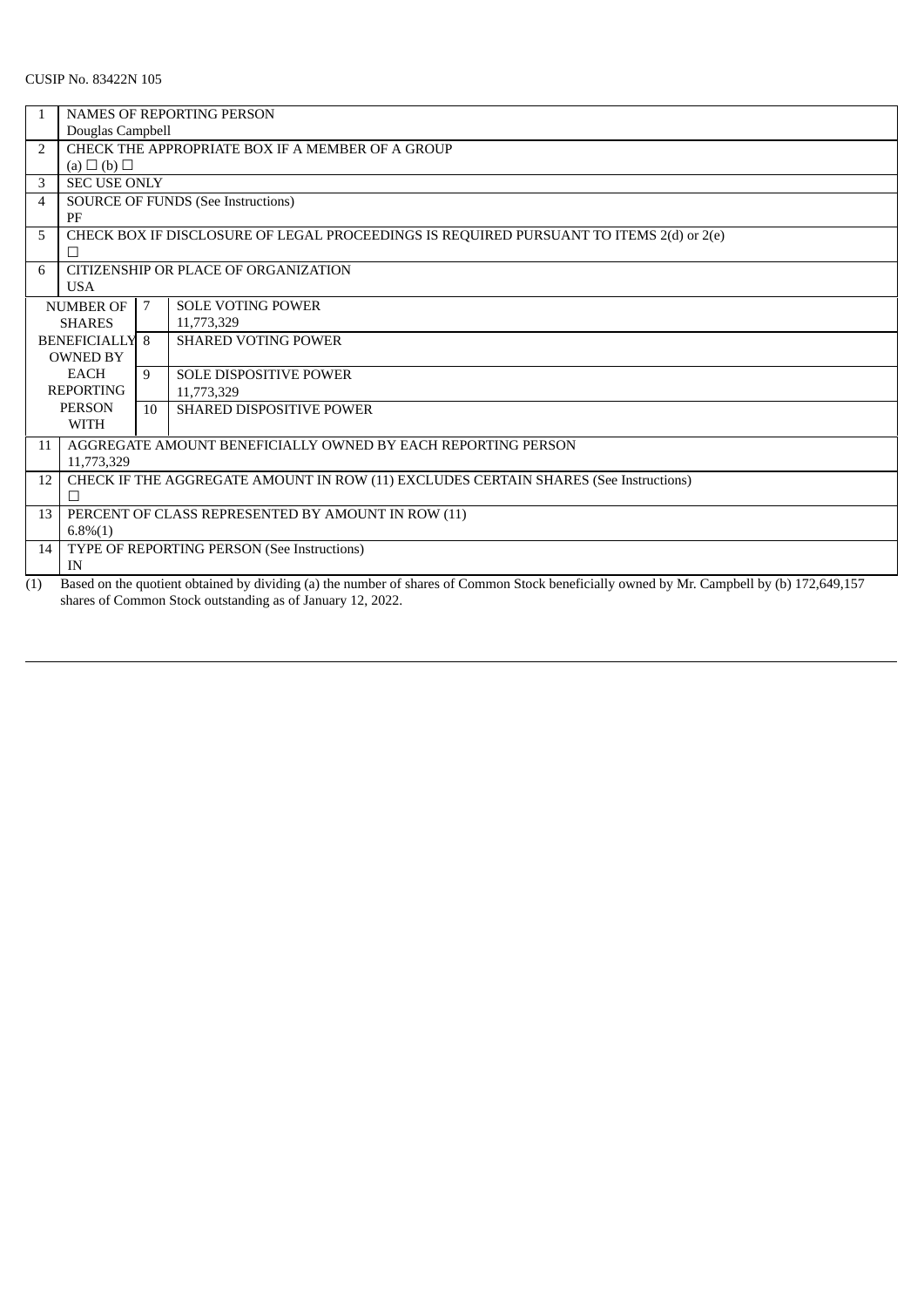#### **Explanatory Note**

This Amendment No. 1 to Schedule 13D (this "Amendment No. 1") is being filed to amend the statement on Schedule 13D filed by Douglas Campbell (the "Reporting Person") on December 15, 2021 (the "Original Statement"), and relates to shares of common stock, par value \$0.0001 per share (the "Common Stock"), of Solid Power, Inc. (f/k/a Decarbonization Plus Acquisition Corporation III), a Delaware corporation (the "Issuer").

The Original Statement is hereby amended and supplemented as detailed below, and, except as amended and supplemented hereby, the Original Statement remains in full force and effect. All capitalized terms not otherwise defined herein shall have the meaning ascribed to such terms in the Original Statement.

#### **Item 3. Source and Amount of Funds or Other Consideration.**

Item 3 of the Original Statement is hereby amended and restated in its entirety to read as follows:

Pursuant to the Business Combination Agreement, dated June 15, 2021 (as amended, the "Business Combination Agreement"), by and among the Issuer, DCRC Merger Sub Inc., a Delaware corporation and wholly owned subsidiary of the Issuer ("Merger Sub"), and Solid Power Operating, Inc., a Colorado corporation (f/k/a Solid Power, Inc., "Legacy Solid Power"), a business combination between the Issuer and Legacy Solid Power was effected through the merger of Merger Sub with and into Legacy Solid Power, with Legacy Solid Power surviving as the surviving company and as a wholly owned subsidiary of Issuer (the "Merger" and, collectively with the other transactions described in the Business Combination Agreement, the "business combination"). The business combination closed on December 8, 2021 (the "Closing").

In connection with the Closing, and subject to the terms and conditions of the Business Combination Agreement, each outstanding share of Legacy Solid Power's common stock was canceled and converted into the right to receive the number of shares of the Issuer's Common Stock equal to such number of shares multiplied by approximately 3.182 (the "Exchange Ratio"), and each outstanding Legacy Solid Power option was converted into an Issuer option based on the Exchange Ratio applicable to shares of Legacy Solid Power common stock. Following the Closing, each exchanged Legacy Solid Power option continued to be governed by the same terms and conditions (including vesting and exercisability terms) as were applicable to the corresponding Legacy Solid Power option immediately prior to the Closing.

In connection with the Closing, the Reporting Person tendered (i) 2,100,000 shares of Legacy Solid Power common stock in exchange for 6,682,160 shares of Common Stock and (ii) fully vested options to purchase 1,600,000 shares of Legacy Solid Power common stock in exchange for options to purchase 5,091,169 shares of Common Stock (the "Exchanged Option"). The Reporting Person also tendered unvested options to purchase shares of Legacy Solid Power common stock, which resulted in the Reporting Person owning options to an additional 477,296 shares of Common Stock, which options are subject to certain ongoing vesting conditions.

On January 12, 2022, the Reporting Person exercised the Exchanged Option and acquired 5,091,169 shares of Common Stock (the "Reported Exercise").

The information set forth in or incorporated by reference into Items 4, 5 and 6 of this Schedule 13D is hereby incorporated by reference in its entirety into this Item 3.

#### **Item 4. Purpose of Transaction.**

Item 4 of the Original Statement is hereby amended and restated in its entirety to read as follows:

The Reporting Person serves as Chief Executive Officer of the Issuer and as a member of the Issuer's board of directors and, in such capacities, may have influence over the corporate activities of the Issuer, including activities which may relate to items described in subparagraphs (a) through (j) of Item 4 of Schedule 13D. Subject to the Stockholder Support Agreement and the Issuer's Amended and Restated Bylaws (the "Bylaws"), each described in Item 6 of this Schedule 13D, and the Issuer's Insider Trading Policy and applicable federal securities laws, the Reporting Person may from time to time buy or sell securities of the Issuer as appropriate for his personal circumstances in open market transactions, through the exercise of vested options or through additional compensatory grants including, but not limited to, grants of options and/or restricted stock units pursuant to the Issuer's 2021 Equity Incentive Plan.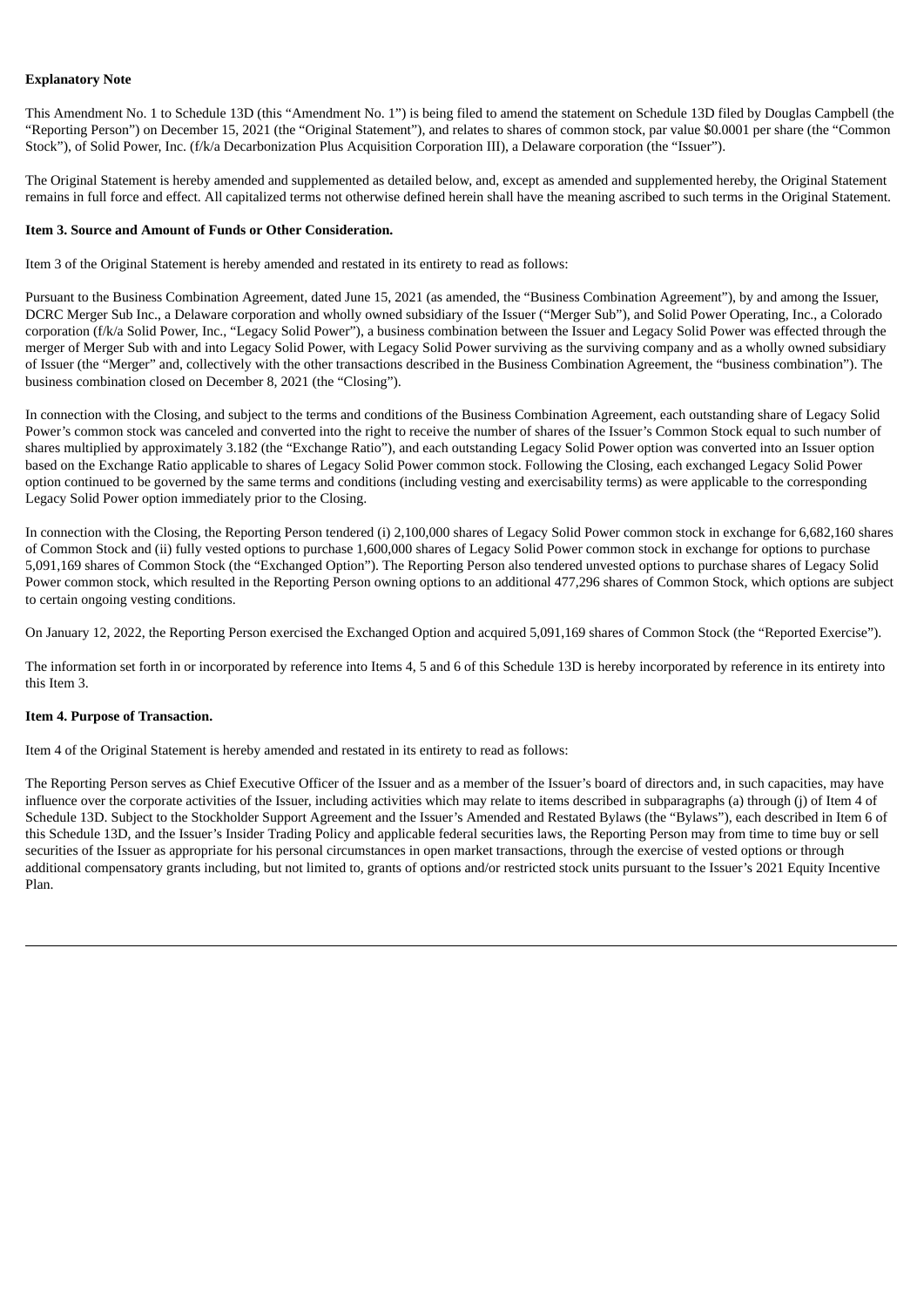Except as described herein, the Reporting Person does not have any present plans or proposals that relate to or would result in any of the transactions described in subparagraphs (a) through (j) of Item 4 of Schedule 13D. However, the Reporting Person reserves the right to formulate in the future plans or proposals which may relate to or result in the transactions described in subparagraphs (a) through (j) of Item 4 of Schedule 13D.

#### **Item 5. Interest in Securities of the Issuer.**

Item 5 of the Original Statement is hereby amended and restated in its entirety to read as follows:

(a) As of the date of this Amendment No. 1, the Reporting Person beneficially owns an aggregate of 11,773,329 shares of Common Stock, or approximately 6.8% of the Issuer's Common Stock. The beneficial ownership percentages used in this Schedule 13D are calculated based on a total of 172,649,157 shares of Common Stock outstanding as of January 12, 2022, which equals the number of shares of Common Stock as set forth in the Issuer's Form 8-K filed on December 13, 2021, plus the number of shares received by the Reporting Person upon the Reported Exercise.

(b) The Reporting Person has sole voting and dispositive power with respect to 11,773,329 shares of Common Stock.

(c) Except as described in Items 3 and 4 of this Schedule 13D, which descriptions are incorporated herein by reference, the Reporting Person has not effected any transactions in the Common Stock during the past 60 days.

(d) Except as disclosed in Item 2, no person is known to the Reporting Person to have the right to receive or the power to direct the receipt of dividends from, or the proceeds from the sale of, any securities covered by this Schedule 13D.

(e) Not Applicable.